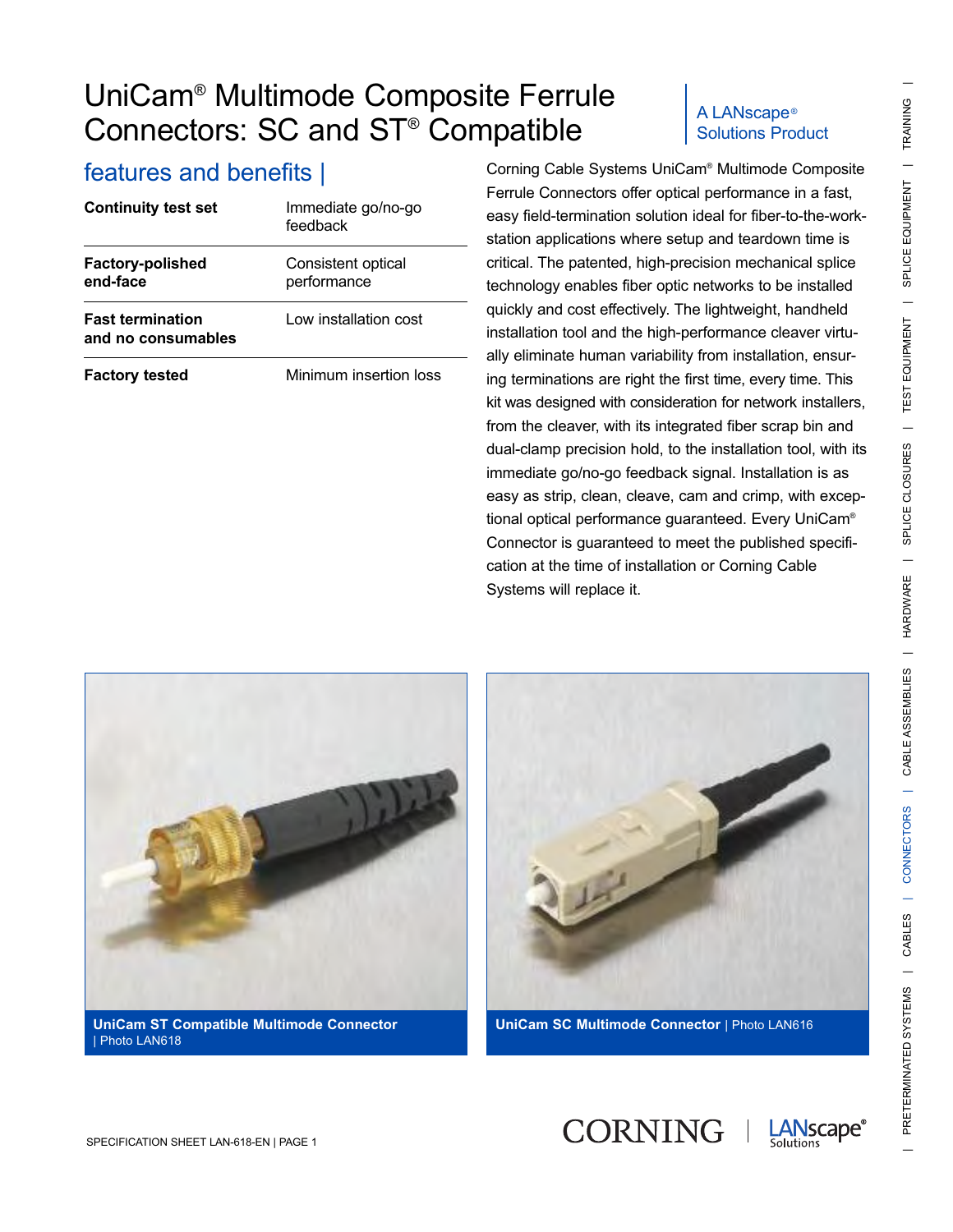Solutions Product



## specifications |

| <b>Intermateability</b>      | Connectors are FOCIS compliant with TIA/EIA 604-3 (SC) and TIA/EIA 604-2<br>(ST <sup>®</sup> Compatible) |  |  |
|------------------------------|----------------------------------------------------------------------------------------------------------|--|--|
| <b>Qualification</b>         | Compliant to TIA/EIA 568-B.3                                                                             |  |  |
| <b>Durability</b>            | 0.2 dB change, 500 rematings, FOTP-21                                                                    |  |  |
| <b>Tensile Strength</b>      | 10 lb $\leq$ 0.2 dB change on jacketed cable; 0.5 lb $\leq$ 0.2 dB change on<br>900 µm cable; FOTP-6     |  |  |
| <b>Operating Temperature</b> | $-0^{\circ}$ to $+60^{\circ}$ C, meets TIA/EIA 568-B.3                                                   |  |  |

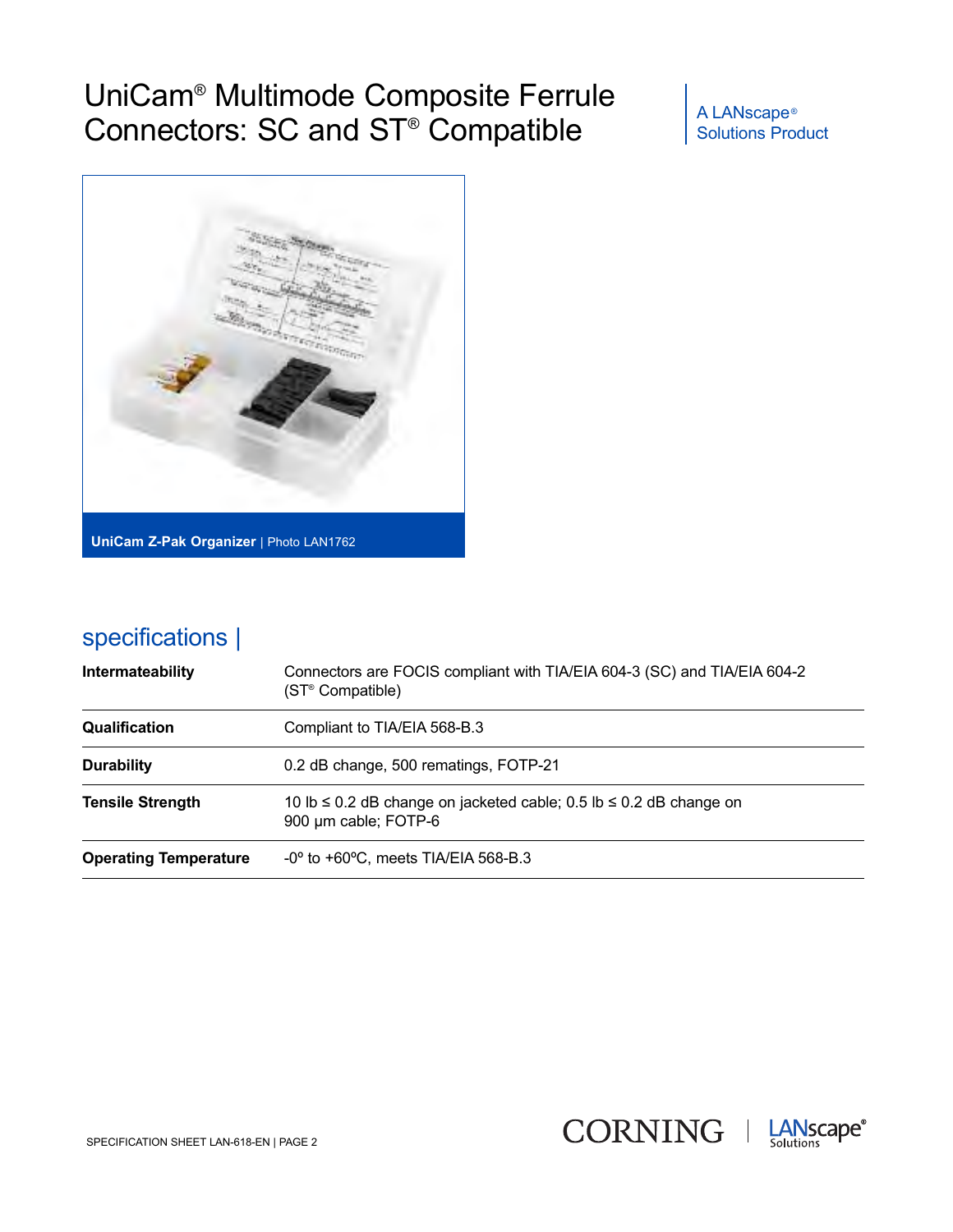# Solutions Product

### specifications | (continued)

| Connector Type             | Fiber             | Insertion<br>Loss Typical/<br>Maximum (dB) | Reflectance<br>(dB) | <b>Housing</b><br>Color Code | <b>Boot</b><br>Color |
|----------------------------|-------------------|--------------------------------------------|---------------------|------------------------------|----------------------|
| <b>SC</b>                  | 62.5 um multimode | 0.3/0.75                                   | $≤ -20$             | <b>Beige</b>                 | Beige                |
| SC                         | 50 µm multimode   | 0.3/0.75                                   | $≤ -20$             | <b>Black</b>                 | <b>Black</b>         |
| ST <sup>®</sup> Compatible | 62.5 um multimode | 0.3/0.75                                   | $≤ -20$             | Amber                        | Beige                |
| <b>ST Compatible</b>       | 50 µm multimode   | 0.3/0.75                                   | ≤ -20               | Amber                        | <b>Black</b>         |

## ordering information |

| Part Number                               | Description                                                                                |
|-------------------------------------------|--------------------------------------------------------------------------------------------|
| <b>SC Connectors</b>                      |                                                                                            |
| 95-000-40                                 | UniCam® SC Connector, 62.5 µm multimode, composite ferrule, logo, single pack              |
| 95-000-40-Z                               | UniCam SC Connector, 62.5 µm multimode, composite ferrule, logo, organizer pack            |
| 95-050-40                                 | UniCam SC Connector, 50 µm multimode, composite ferrule, logo, single pack                 |
| 95-050-40-Z                               | UniCam SC Connector, 50 um multimode, composite ferrule, logo, organizer pack              |
| <b>ST Compatible</b><br><b>Connectors</b> |                                                                                            |
| 95-000-50                                 | UniCam ST Compatible Connector, 62.5 µm multimode, composite ferrule, logo, single pack    |
| 95-000-50-Z                               | UniCam ST Compatible Connector, 62.5 µm multimode, composite ferrule, logo, organizer pack |
| 95-050-50                                 | UniCam ST Compatible Connector, 50 µm multimode, composite ferrule, logo, single pack      |
| 95-050-50-Z                               | UniCam ST Compatible Connector, 50 µm multimode, composite ferrule, logo, organizer pack   |

*Note: Organizer packs are packs of 25 unassembled UniCam Connectors separated into components and 900 µm boots only. If the use of 2.9 mm boots is required, please purchase the Single Pack UniCam connectors.*